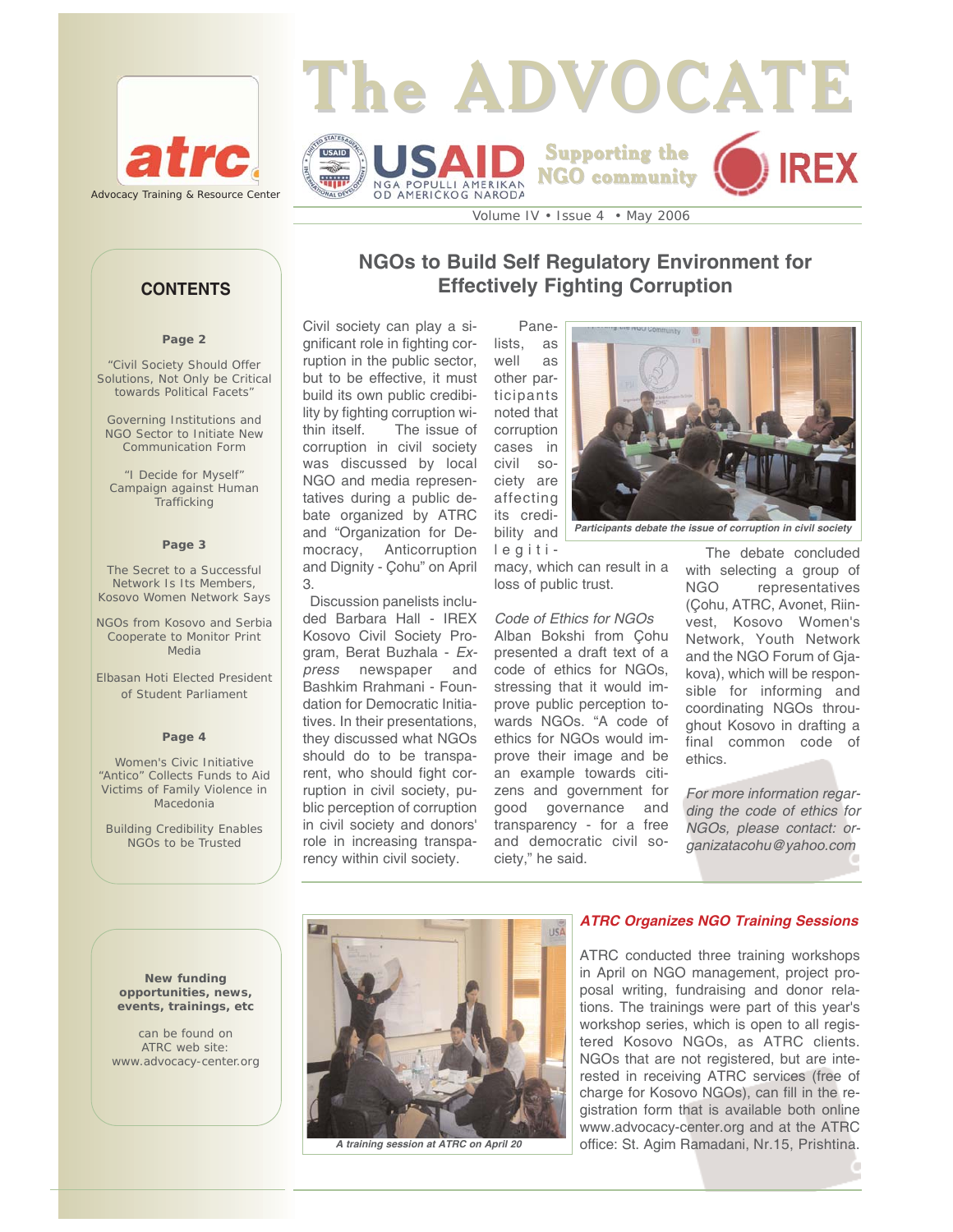### **NEWSLETTER**

### *Civil society cooperation with the Offices of the President and Prime Minister*

### **NGO Flash News**

## **"I Decide for Myself" Campaign against Human Trafficking**

The nongovernmental organization "INTEGRA" implemented the second edition of its campaign against the trafficking of human beings entitled "I decide for myself" in April.

Through the dissemination of informative printed materials and screening of the U.S. film, "Dying to Leave," on places frequented by many people, the campaign aims to inform and raise awareness among citizens about issues related to human trafficking.

The campaign team traveled to the ten Kosovo municipalities involved in this campaign (Gjakova - Djakovica, Ferizaj - Uroshevac, Lipjan - Lipljan, Gjilan - Gnjilane, Skenderaj - Serbica, Vushtrri - Vuçitrn, Drenas - Glogovac, Klina - Klina, Istog - Istok and Podujeva - Podujevo).

INTEGRA is implementing this campaign as part of its program against the trafficking of human beings, supported by the International Organization for Migration (IOM), Government of Finland and Prime Minister's Office for Good Governance.



# **"Civil Society Should Offer Solutions, Not Only be Critical towards Political Facets"**

ATRC organized a roundtable meeting on March 28 between local NGOs and the political advisers for civil society of the President and Prime Minister of Kosovo, Samet Dalipi and Jahja Lluka, to establish new mechanisms of cooperation based on civil society's needs.

NGO representatives and the political advisers drafted several recommendations, aiming to create stronger ties between governmental and civil society



*Several recommendations are drafted to create stronger ties between Kosovo government and civil society* 

sectors. The recommendations drafted during this meeting included:

- Civil society to be involved actively in drafting the Kosovo budget.

- Part of Kosovo's budget to be set aside for NGOs.

- Civil society and governing institutions to have frequent meetings, and their cooperation with central governing institutions to be focused on advocacy issues.

- The government office for gender issues to be converted into an

agency. - An ethical code to be

drafted and implemented by the central government.

- The process of approving laws to be sped up. - All draft laws should

be posted on the government web-site before being approved by the parliament.

- A national council for disabled people should be founded.

- The Law for assistance of families of disabled people should be approved.

Jahja Lluka, adviser of the Prime Minister, informed NGOs that the chief of the executive governing body, Agim Çeku, is interested in founding a civil society panel, which he would inform and report to directly.

In addition, Lluka stated, "In the near future, the Office of the Prime Minister will present a project regarding civil society's engagement in the process of implementing standards for Kosovo."

NGO representatives commented that civil society should offer specific recommendations and not only be critical towards all facets operating in Kosovo.

# **Governing Institutions and NGO Sector to Initiate New Communication Form**

Local NGO representatives and Hashim Thaçi, leader of the Democratic Party of Kosovo (PDK) and a member of the Negotiation Team for Kosovo's final political status, held a meeting on March 22 at ATRC to discuss challenges of opposition parties towards government and negotiations for the final status of Kosovo.

The meeting, organized by ATRC, aimed to bring together members of the negotiation team and civil society representatives.

The historical process of solving the issue of Kosovo's final status and facing a bad government, Hashim Thaçi identified as the main challenges of opposition parties in Kosovo.

Women NGO representatives raised the issue of involving women on the ne-



*Hashim Thaçi informs local NGOs about challenges of opposition* 

gotiation team and demanded that Thaçi take concrete steps towards this issue and not continue to make empty promises like those heard before.

"Status is an issue for all Kosovo citizens, whether they are men or women," Thaçi agreed.

Most of the participants noted that NGOs and governing institutions should contribute to the general debate initiated by civil society on issues of concern for Kosovo citizens, and also, initiate a new communication form between these two sectors.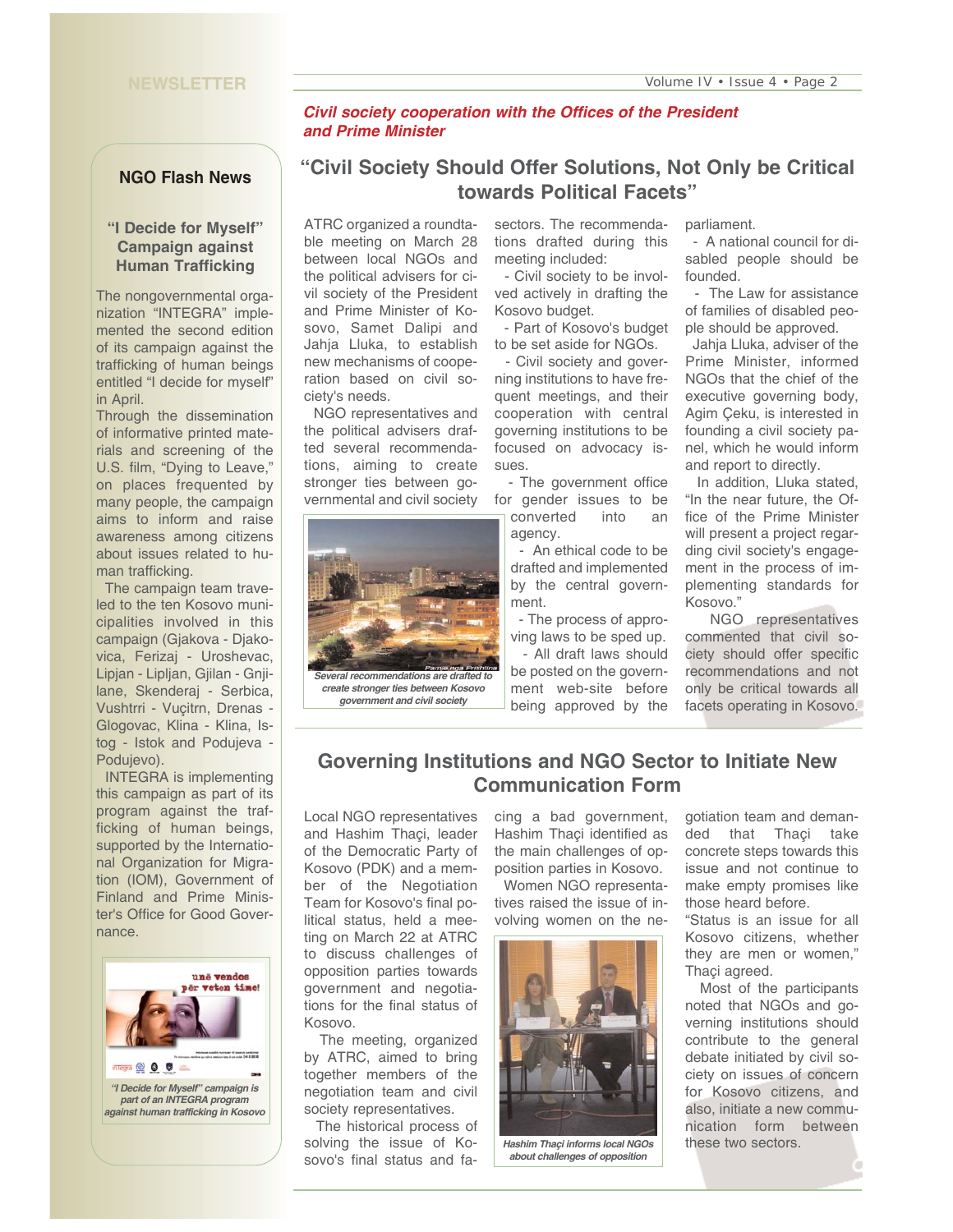### **NEWSLETTER**

## *Building a successful network*

# **The Secret to a Successful Network Is Its Members, Kosovo Women Network Says**

### **NGO Flash News**

### **Elbasan Hoti Elected President of Student Parliament**

Students from the University of Prishtina formed their parliament and elected its leading body on April 11, a month after student elections, held on March 8.

Elbasan Hoti, representative of the "Independent Student Union" was elected president, and the two vice presidents elected were Sejdi Hoxha (Independent Student Union of Kosovo) and Gezim Qerimi (Student Peace).

Hoti vowed that during his mandate the parliament would serve as a protective mechanism for student rights.

Seventeen members of six student organizations (Independent Student Union of the University of Prishtina, Independent Student Union of Kosovo, Student Peace, Student List - Reforma, New Student Organization, and Albanian Student Union) are represented in the parliament.



*Six organizations represent students of University of Prishtina at their parliament* 



*strategic plan for 2005 at an annual membership meeting*

The Kosovo Women's Network (KWN), which advocates on behalf of women at the local, regional and international level, now has 85 member organizations of all ethnicities from throughout Kosovo, making it one of the largest functioning networks in the region.

Although established in 2000, its initial members met informally to provide moral support, share experiences and problem solve on issues of common concern as early as the mid-1990s.

More than a decade later, the network still operates with a personal touch. "Members come first," Igballe Rogova, Executive Director of KWN explained. "We are here to serve

our members. The more active members a network has, the stronger its voice in decision-making," she said.

KWN has kept members active by telephoning to personally invite them to meetings; keeping them informed through its website, e-mails, bimonthly meetings, annual report and quarterly newsletter; including them in strategic planning and evaluating KWN's work; and, regularly involving them in activities.

In every KWN advocacy campaign, members played a key role. During the campaign against violence against women and "Know Your Rights" campaign, members organized performances in their municipalities. For the "Women Propose" and "Political Parties Work for Women" campaigns, members organized meetings between electoral candidates and citizens where voters voiced their policy priorities. KWN members also united to advocate for changing the electoral system and involving women in talks concerning Kosovo's final political status.

*For more information, see: www.womensnetwork.org* 

### *Media monitoring*

# **NGOs from Kosovo and Serbia Cooperate to Monitor Print Media**

On April 4, nongovernmental organization "Initiative for Peace" presented at the Grand Hotel, Prishtina a monitoring report about print media in Kosovo and Serbia, researched during September - October 2005. NGO "Fractal" from Belgrade monitored the daily press in Serbia.

The monitoring focused on articles about Kosovo's final status, the return of displaced persons and UN envoy Kai Eide's report on the implementation of Kosovo standards.

Gazmir Rraci from the "Initiative for Peace" said that

the monitoring aimed to get a realistic picture as to the impact that the print media has on the return of displaced persons and reintegration processes in Kosovo.

According to the report, three out of four Kosovo dailies have changed their way of reporting after being criticized about "aggressive, suggestive and provocative reporting" during the March 2004 riots. Serbian dailies show that Serbs are divided on the issue of Kosovo's independence.

The newspapers monitored in Kosovo and Serbia were Koha Ditore, Zëri, Epoka e Re, Bota Sot, Danas, Politika, Veçernje Novosti and Kurir. The dailies were selected based on their circulation figures.



*Eight Kosovo and Serbia newspapers are monitored by NGOs "Initiative for Peace" and "Fractal"*